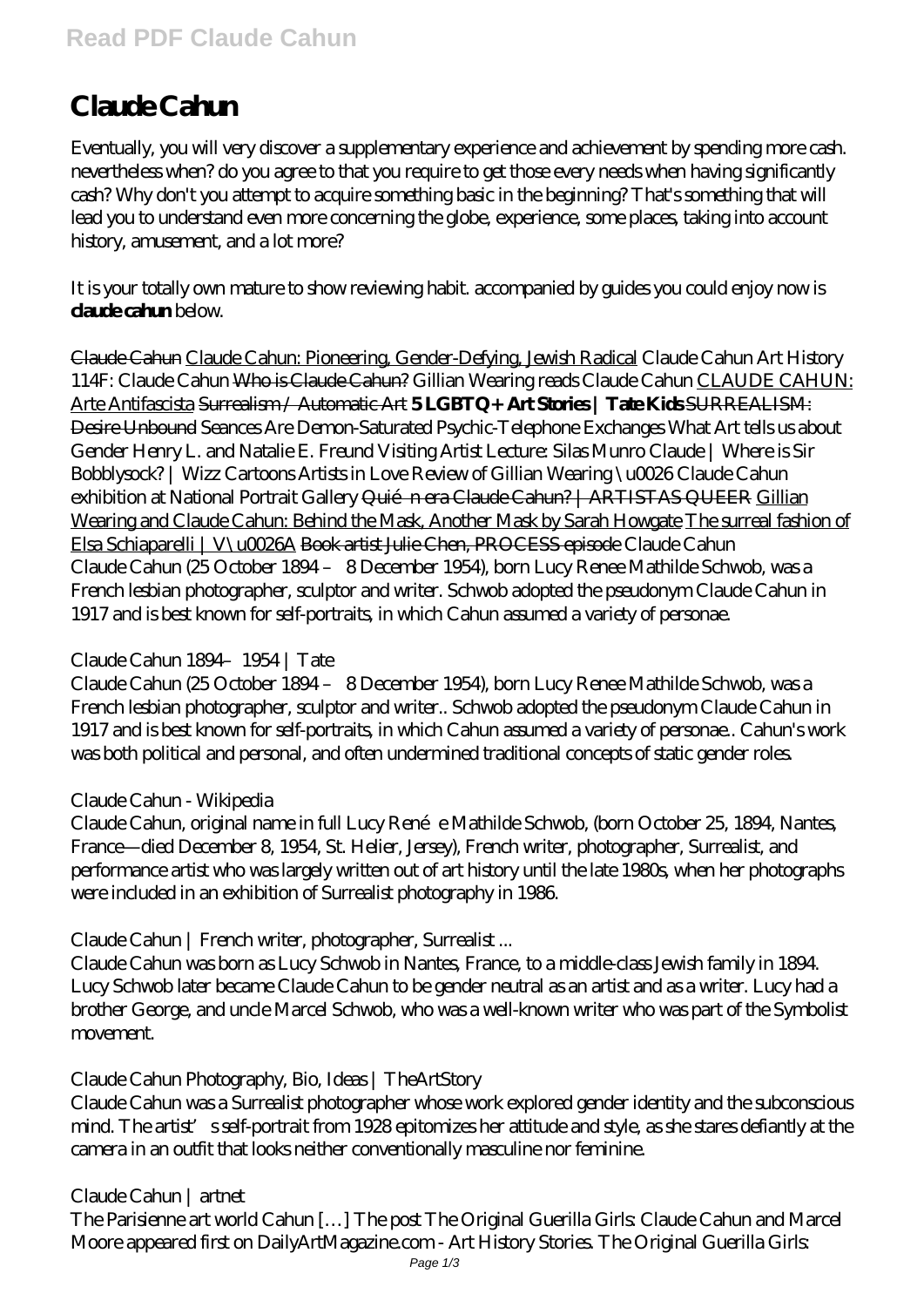Claude Cahun and Marcel Moore was first posted on November 10, 2020 at 5:00 am.©2017 "DailyArtDaily.com - Art History Stories". Use of this feed is ...

# *The Original Guerilla Girls: Claude Cahun and Marcel Moore ...*

Claude Cahun, a writer, photographer and artist was born on October 25 th, 1894 in Nantes, France. Cahun's work was personal as well as political and it often engaged in concepts of sexuality and gender. She was the great-niece of David Léon Cahun (orientalist) and the niece of Marcel Schwob (writer of avant-garde).

#### *Claude Cahun | Photography and Biography*

Claude Cahun and Marcel Moore were stepsisters and lovers, and they collaborated to create art. They met as girls but by the time their parents had tied the knot they were already in love....

# *Claude Cahun: The trans artist years ahead of her time ...*

Claude Cahun: The Androgynous Surrealist Artist Claude Cahun was a surrealist, photographer, sculptor, and activist. She is best known for her gender-fluidity in art, and her anti-Nazi resistance. I am in training don't kiss me by Claude Cahun, 1927, Jersey Heritage and Je Tends Les Bras, I Extend My Arms by Claude Cahun, 1931, Tate London

#### *Claude Cahun: The Androgynous Surrealist Artist | TheCollector*

Claude Cahun created some of the most startlingly original and enigmatic photographic images of the twentieth century. Prefiguring by over seventy years many of the concerns explored by contemporary artists today, the importance of her work is increasingly recognised. Click here to access the Online **Catalogue** 

# *Claude Cahun - Collection Items - Jersey Heritage*

Lucy Schwob and Suzanne Malherbe, also known as Claude Cahun and Marcel Moore Courtesy of the Jersey Heritage Collections Jackson describes how the pair, who were "always, to some extent,...

# *Extract | How artist couple Claude Cahun and Marcel Moore ...*

Online Library Claude Cahun challenging the brain to think better and faster can be undergone by some ways. Experiencing, listening to the other experience, adventuring, studying, training, and more practical comings and goings may assist you to improve. But here, if you complete not have ample era to get the matter directly, you can recognize a extremely easy way. Reading is the easiest ...

#### *Claude Cahun - redmine.kolabdigital.com*

claude cahun Books Entertainment . Paper Bullets: How two queer artists fought the Nazis. November 12, 2020 November 12, 2020 Merryn Johns 0 Comments books, claude cahun, history, nazis, world war II 2 min read A new book tells the unknown story of how two lesbian artists fought fascism in World War II. The new. Read more. This Month's Front Cover. Latest Articles. Health & Happiness  $LGBTQ+...$ 

# *claude cahun Archives - Queer Forty*

Claude Cahun, I am in training, don't kiss me, 1927, Jersey Heritage Collection. Gender Fluidity. A key part of their work was the questioning of sexual identity and gender identity. We may feel as if discussions around queer culture and gender fluidity are a very modern concern, but in fact Cahun and Marcel were exploring this many years before.

# *Paper Bullets by Jeffrey H Jackson | Review | DailyArt ...*

Born Lucy Schwob, the Frenchphotographer, sculptor, and writer adopted the gender-ambiguous name